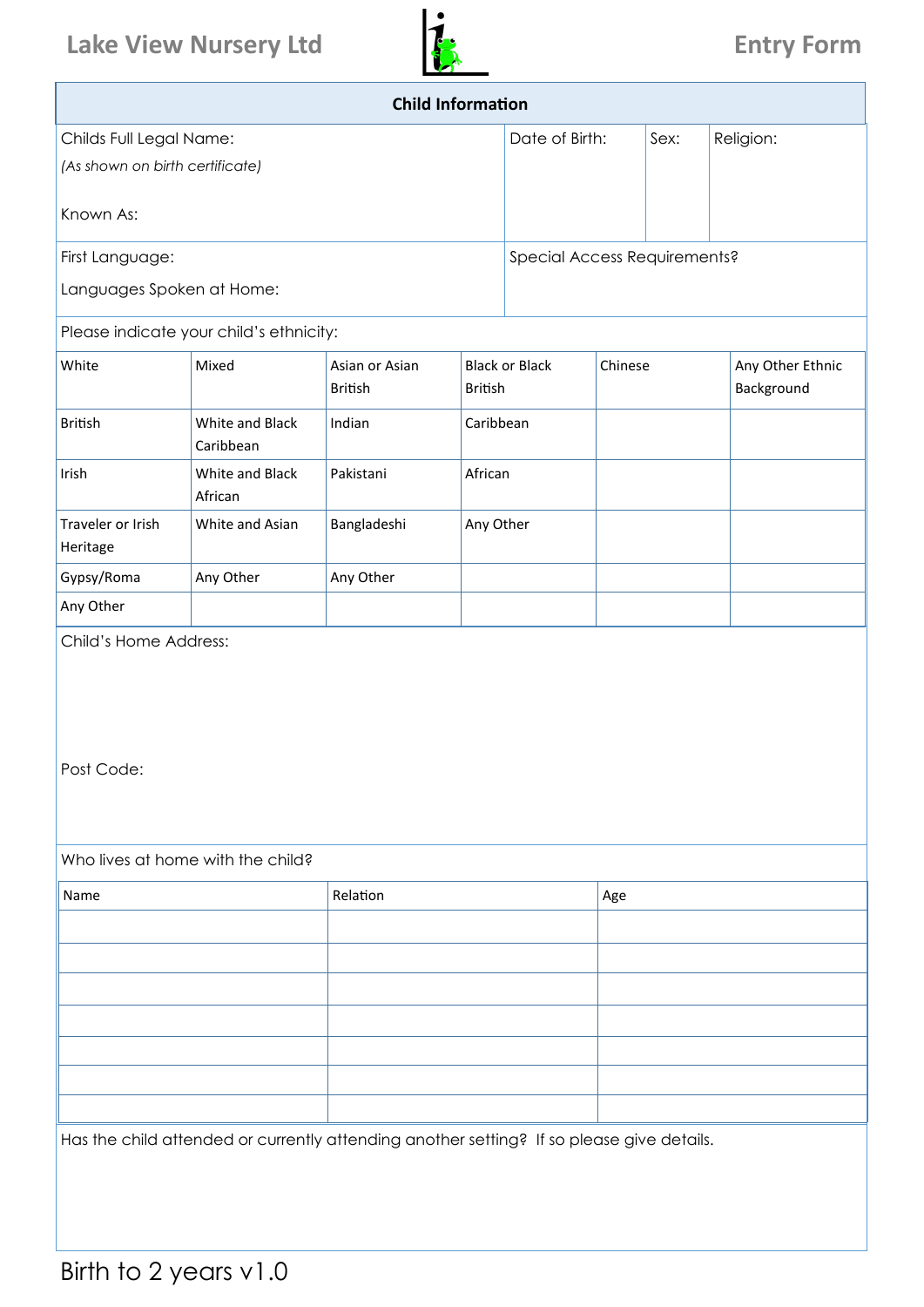# **Lake View Nursery Ltd Entry Form**



| <b>Parent/Carer Information</b>                                                                                        |                                                                                               |  |  |  |  |  |  |  |  |
|------------------------------------------------------------------------------------------------------------------------|-----------------------------------------------------------------------------------------------|--|--|--|--|--|--|--|--|
| Parent/Guardian 1 Name:                                                                                                | Date of Birth:                                                                                |  |  |  |  |  |  |  |  |
| National Insurance Number:                                                                                             | Email Address:                                                                                |  |  |  |  |  |  |  |  |
| Home Number:                                                                                                           | Mobile Number:                                                                                |  |  |  |  |  |  |  |  |
| Work Number:                                                                                                           |                                                                                               |  |  |  |  |  |  |  |  |
|                                                                                                                        |                                                                                               |  |  |  |  |  |  |  |  |
| Address if different to child:                                                                                         |                                                                                               |  |  |  |  |  |  |  |  |
|                                                                                                                        |                                                                                               |  |  |  |  |  |  |  |  |
| Work address:                                                                                                          | Occupation:                                                                                   |  |  |  |  |  |  |  |  |
|                                                                                                                        | Parental Responsibility/Legal Guardian                                                        |  |  |  |  |  |  |  |  |
| Parent/Guardian 2 Name:                                                                                                | Date of Birth:                                                                                |  |  |  |  |  |  |  |  |
| National Insurance Number:                                                                                             | Email Address:                                                                                |  |  |  |  |  |  |  |  |
| Home Number:                                                                                                           | Mobile Number:                                                                                |  |  |  |  |  |  |  |  |
| Work Number:                                                                                                           |                                                                                               |  |  |  |  |  |  |  |  |
|                                                                                                                        |                                                                                               |  |  |  |  |  |  |  |  |
| Address if different to child:                                                                                         |                                                                                               |  |  |  |  |  |  |  |  |
|                                                                                                                        |                                                                                               |  |  |  |  |  |  |  |  |
| Work address:                                                                                                          | Occupation:                                                                                   |  |  |  |  |  |  |  |  |
|                                                                                                                        | Parental Responsibility/Legal Guardian                                                        |  |  |  |  |  |  |  |  |
|                                                                                                                        | <b>Emergency Contacts</b>                                                                     |  |  |  |  |  |  |  |  |
|                                                                                                                        | Please let us know of other people that may collect/drop off or be contacted in an emergency. |  |  |  |  |  |  |  |  |
| Name:                                                                                                                  | Relationship to child:                                                                        |  |  |  |  |  |  |  |  |
| Home Number:                                                                                                           | Work Number:                                                                                  |  |  |  |  |  |  |  |  |
| Mobile Number:                                                                                                         |                                                                                               |  |  |  |  |  |  |  |  |
| Name:                                                                                                                  | Relationship to child:                                                                        |  |  |  |  |  |  |  |  |
| Home Number:                                                                                                           | Work Number:                                                                                  |  |  |  |  |  |  |  |  |
| Mobile Number:                                                                                                         |                                                                                               |  |  |  |  |  |  |  |  |
|                                                                                                                        |                                                                                               |  |  |  |  |  |  |  |  |
| Name:                                                                                                                  | Relationship to child:                                                                        |  |  |  |  |  |  |  |  |
| Home Number:                                                                                                           | Work Number:                                                                                  |  |  |  |  |  |  |  |  |
| Mobile Number:                                                                                                         |                                                                                               |  |  |  |  |  |  |  |  |
| Please include labelled photographs of the above emergency contacts with this form (These can be<br>emailed if easier) |                                                                                               |  |  |  |  |  |  |  |  |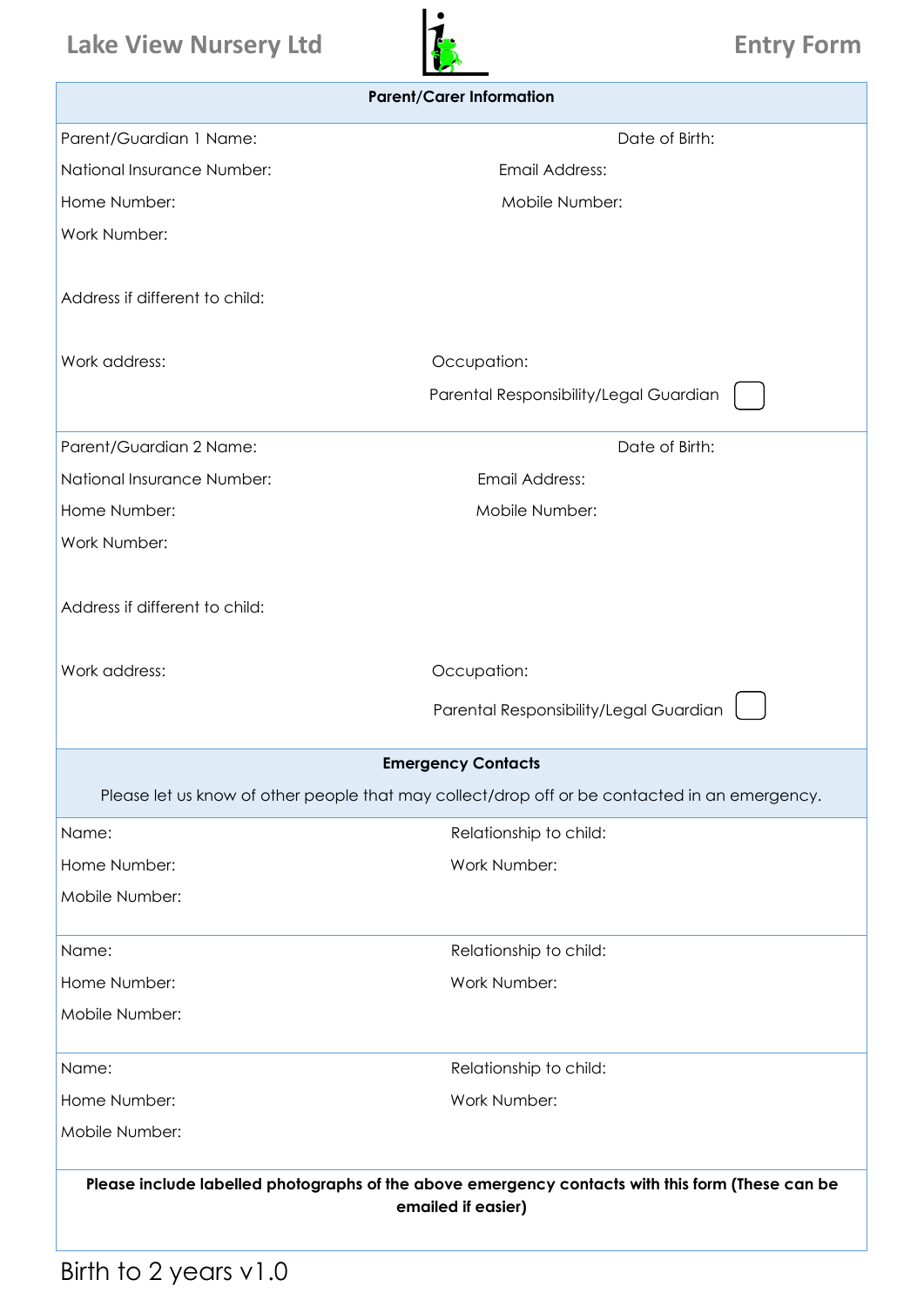### **Lake View Nursery Ltd Entry Form**



## **Medical Information:** Child's Doctor: Child's Health Visitor: Surgery Name: Team (e.g. South Wye): Contact Number: Contact Number: Does your child have any medical needs/conditions? **YES/NO** If so please give details Does your child have any known allergies/intolerances? **YES/NO** If so please give details Has your child has any serious injuries or illnesses? **YES/NO** If so please give details Has your child ever been hospitalised? **YES/NO** If so please give details Has your child had any surgery? **YES/NO** If so please give details Is there anything else you think we may need to know about your child (Eating habits, behavioural etc)? **YES/NO** If so please give details **Immunisations**  Please write the date received if already received **Other Professionals**  Has your child had contact with any of the following? If so please give details **Diphtheria, Tetanus, Whooping Cough Poliomyelitis Meningitis C HIB Measles, Mumps, Rubella Parameters and Personal conservation (PCT) Pneumococcal conjugate vaccine (PCT)** Professional Mame/Contact Number | Professional Name/Contact Number Social Worker **SALT** (Speech and Language) SALT (Speech and Language) Visual Support **Hearing Impairment** Family Worker **Pediatrician** Portage Worker **Hospital Consultant** Education Psychologistic Physiotherapist Specialist Nurse **Container Container Container Container Container Container Container Container Container Container Container Container Container Container Container Container Container Container Container Container Cont**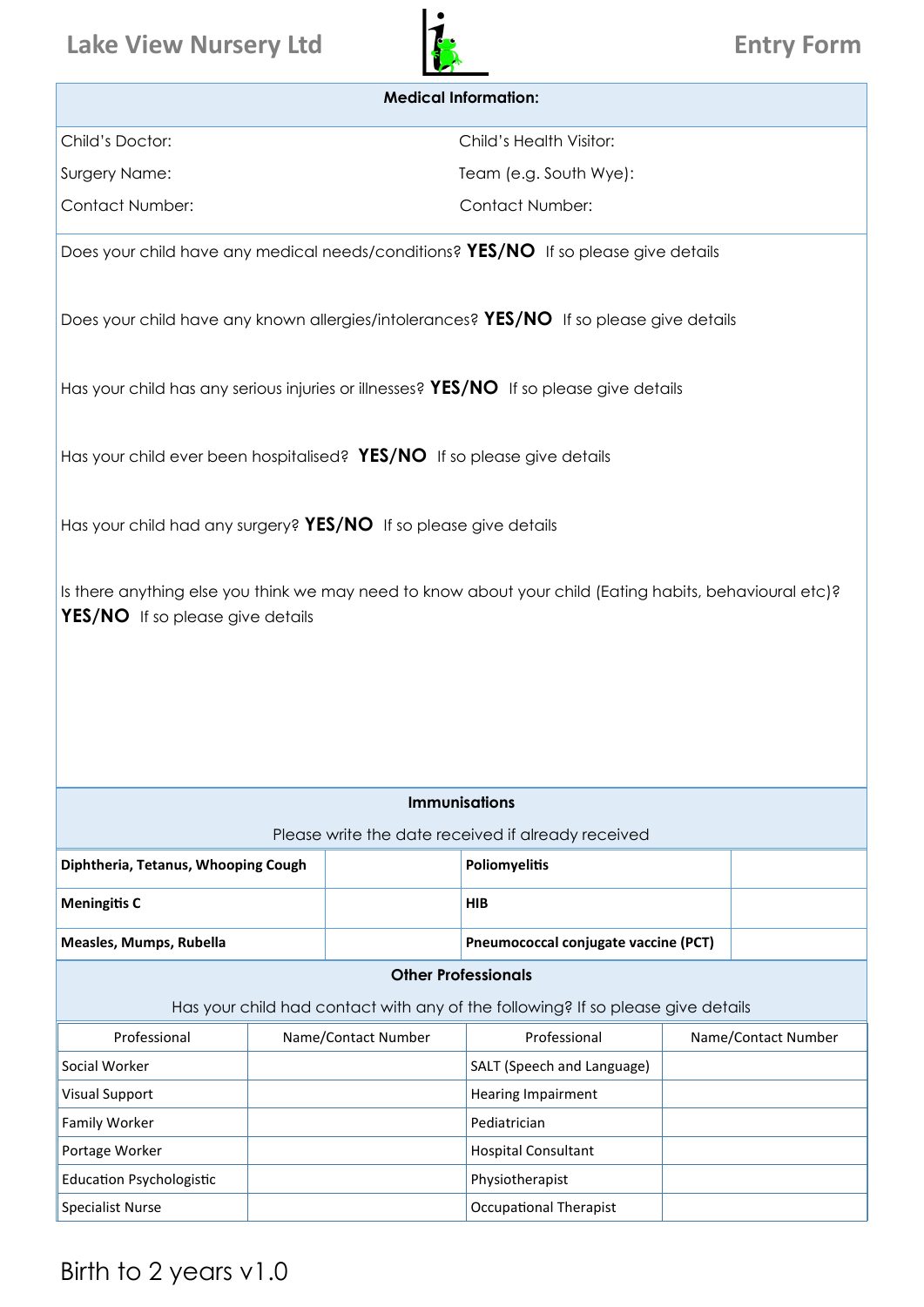## Lake View Nursery Ltd **Entry Form**



| Consent                                                                                                                                                                                                                                                    |
|------------------------------------------------------------------------------------------------------------------------------------------------------------------------------------------------------------------------------------------------------------|
| I give consent for my child's photo to be taken during play to be used as part of the Learning Journey pro-<br>cess in accordance with the Early Years Foundation stage and to be displayed throughout the setting.                                        |
|                                                                                                                                                                                                                                                            |
|                                                                                                                                                                                                                                                            |
| I give consent for my child to be given a plaster and antiseptic wipes to be used in the event of an acci-<br>dent.                                                                                                                                        |
|                                                                                                                                                                                                                                                            |
|                                                                                                                                                                                                                                                            |
| I give consent for the staff at Lake View Nursery Ltd to apply sun cream to my child when necessary.<br>(Please note that sun cream is not provided by the nursery)                                                                                        |
|                                                                                                                                                                                                                                                            |
|                                                                                                                                                                                                                                                            |
| I give consent for my child to receive any medical treatment which is urgently needed.                                                                                                                                                                     |
|                                                                                                                                                                                                                                                            |
|                                                                                                                                                                                                                                                            |
| I am aware that Lake View have a duty to safeguard children and promote their welfare by protecting<br>them from harm or potential risk of harm. Therefore staff may be required to keep written records regard-<br>ing my child or report their concerns. |
|                                                                                                                                                                                                                                                            |
|                                                                                                                                                                                                                                                            |
| I give permission for the staff at Lake View nursery to make contact with other professionals involved with<br>my child to work in partnership and provide holistic care.                                                                                  |
|                                                                                                                                                                                                                                                            |
|                                                                                                                                                                                                                                                            |
| I sign to acknowledge that I have read and fully understand my terms and conditions.                                                                                                                                                                       |
|                                                                                                                                                                                                                                                            |
|                                                                                                                                                                                                                                                            |